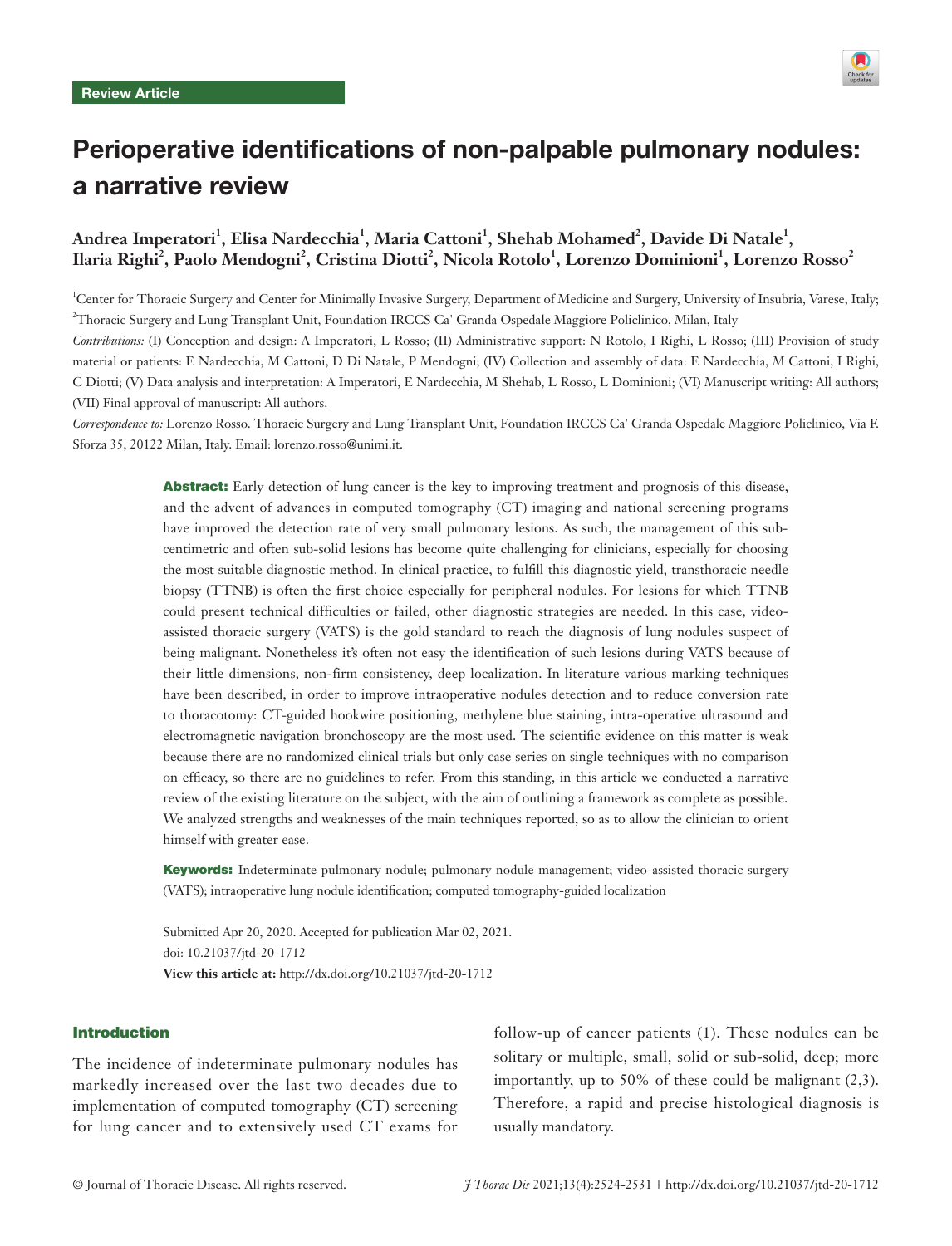#### Journal of Thoracic Disease, Vol 13, No 4 April 2021 2525

Traditional approaches for diagnosing suspicious difficult lung lesions by needle biopsy (endobronchial/ transbronchial or percutaneous) are reported with a wide range of diagnostic yield; failure of needle biopsy to rule out malignancy is usually due to inadequate or missed tissue sampling  $(4-6)$ .

Lung wedge resection by video-assisted thoracoscopic surgery (VATS) may be indicated for diagnosis of suspicious malignant pulmonary nodules, when less invasive biopsy procedures fail. However, target nodule identification during VATS is sometimes challenging, due to nodule site, size or consistency. Failure to localize pulmonary nodules results in conversion to thoracotomy in up to 54% cases and it reaches 63% for nodules <10 mm in diameter or located ≥5 mm deep from the pleura or with a prevalent subsolid component [semisolid or ground grass opacity (GGO) nodules] (7). Thus, nodules requiring a preoperative marking have usually the following characteristics: solid sub-centimetric, deeply located in the lung (depth from pleura/size ratio >1), GGO component (8). Several techniques have been proposed to overcome the difficulties of intraoperative pulmonary nodule identification and to attain successful VATS lung wedge resection: CT-guided insertion of localizer (hook-wire, microcoils, hydrogel plug), percutaneous injection of liquid agents (methylene blue, lipiodol, radionuclides), intra-operative ultrasound (US) and electromagnetic navigation bronchoscopy (ENB).

In this paper we review the most common perioperative techniques performed for localization of non-palpable lung lesions undergoing VATS resection.

We identified data by searching MEDLINE from 1990 to 2019 and from references cited in relevant articles. Search terms included pulmonary/lung nodule, localization/ marking, hook wire, microcoil, hydrogel plug, methylene blue, lipiodol, radio, fluorescence tracer, intraoperative ultrasonography, electromagnetic navigation bronchoscopy. Limits specified English language papers with tag terms title/abstract.

We present the study in accordance with the Narrative Review reporting checklist (available at [http://dx.doi.](http://dx.doi.org/10.21037/jtd-20-1712) [org/10.21037/jtd-20-1712\)](http://dx.doi.org/10.21037/jtd-20-1712).

# CT-guided percutaneous fiducial marker placement

# *Hook wire*

The commonly used pulmonary nodules localization

technique is CT-guided hook wire localization, which was first proposed by Mack in 1992 (9). A spiral-CT of the chest region of interest is performed, with the patient in the supine/prone position, according to the nodule location. The skin overlying the biopsy site is sterilized and injected with local anaesthetic. Under CT guidance, a 20 or 21-Gauge needle introducer loaded with a flexible hook wire is introduced into the lung and carefully advanced until it is confirmed to be placed close to the nodule. Then the introducer is withdrawn, the hook wire horn is released and remains anchored to the lung parenchyma next to the nodule. Immediately after hook wire placement, chest CT is obtained to confirm proper position of the marker and to rule out complications. Then the semi-rigid wire emerging form the skin is cut approximately 1cm long and protected by sterile gauze covering. Retrospective studies have shown lung nodule localization rates up to 94% with the hook wire (10-12). The most common complications associated with this procedure include pneumothorax and pulmonary hematoma. The rate of pneumothorax occurring during hook wire localization ranges between 7.5% to 40%, with a majority of cases treated conservatively (13). After hook wire insertion, parenchymal bleeding with lung hematoma has infrequently been reported (2.5%) and its entity does not generally impact on patient's clinic. Massive air embolism is a rare complication that has sporadically been described in case reports and with a rate of 0.6% in a large case series (14). Hook wire dislodgement occurs in 2.5–13% of cases (15,16). Hook wire dislodgement occurs in three situations. First, during patient transportation to the operating table, the hook wire can inadvertently be pulled and displaced. Second, dislodgement may occur when the lung deflates. The third chance of displacement materializes when the hook wire is pulled by the surgeon to tent the lung and perform wedge resection.

### *Microcoils*

Microcoils preoperatively inserted into the lung under CT guidance have been used to identify intraoperatively lung nodules. Patient position (supine, prone, or lateral) on the CT table is chosen to allow the desired needle insertion route, based on the initial CT scan. Under local anaesthesia, a 20-Gauge coaxial introducer is percutaneously advanced into or close to the lung nodule. After CT confirmation that the introducer tip is placed at the desired site, the introducer stylet is removed and microcoil is inserted. Follow-up CT is obtained to verify the proper placement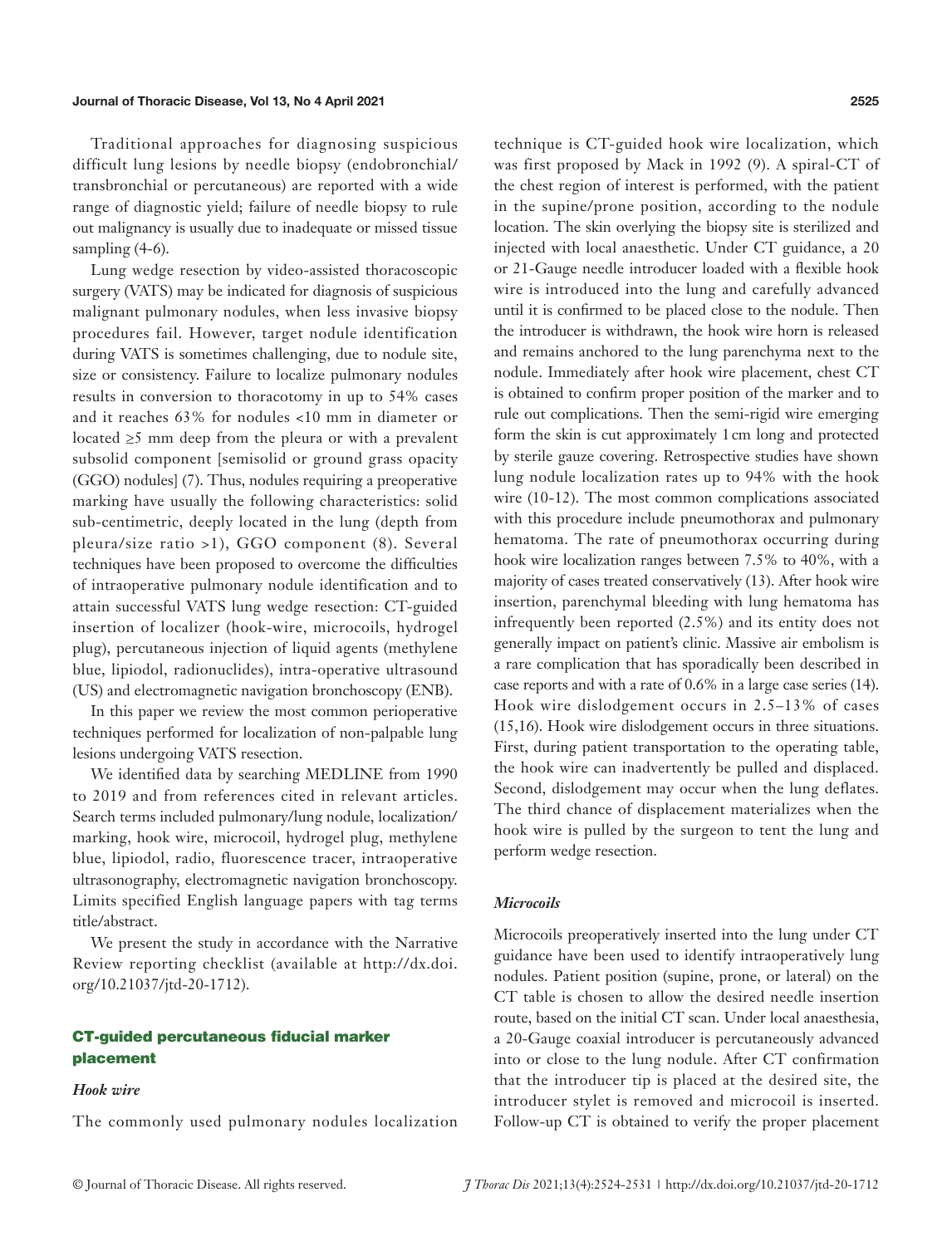of microcoil and to identify any procedure-related complications. After CT-guided microcoil placement, the patient is transferred without delay to the operating room for fluoroscopically guided VATS resection of the nodule. Mayo *et al.* reported on the safety and efficacy of microcoilguided VATS resection of 75 small (4–24 mm) lung nodules. The microcoil placement complication (dislodgement) rate was 3% and the diagnostic yield of fluoroscopically guided resection was 97% (17). In a randomized trial, Finley *et al.*  reported successful localization rate with microcoils of 27/29 (93%) of nodules <15 mm in size, without relevant complications (18). Conversion rate to thoracotomy due to nodule identification failure during VATS ranges from 0 to 6.6% (17,19). The most common complications are asymptomatic pneumothorax (4–13%) and microcoil displacement (0–5%) (18,20).

## *Hydrogel plug*

A cylinder hydrogel plug, originally developed for pneumothorax prevention during percutaneous pulmonary biopsy, has also been proposed for the purpose of preoperative marking of lung nodules (21-23). The patient is positioned prone or supine on the CT table, based on nodule location. An initial CT scan is acquired to verify correct patient position and to exactly measure the chest wall thickness at the puncture site (distance between skin and pleura). After local anaesthesia injection, the tip of a 19-gauge needle introducer is advanced into the pulmonary nodule, under fluoroscopic guidance. The plunger stylet of the hydrogel plug delivery system, set to account for the skin-to-pleura distance, is pushed down for a 25-mm dry hydrogel plug progression into the lung nodule. The delivery system with introducer needle is withdrawn from the chest wall and the dry-hydrogel plug rapidly expands by hydration due to contact with the parenchyma, sealing the needle tract. Plug expansion is completed within few minutes, reaching 50 mm in length. The expanded hydrogel plug sticks out of the parenchymal pleura and marks the site of the underlying nodule. We recently reported the use of this method to identify 28 lung nodules (24). All these nodules were intraoperatively identified: 89% by hydrogel plug; 11% by palpation and pleural puncture hole visible after plug displacement. Only 1 of 28 (4%) hydrogel marking procedures caused a pneumothorax requiring drainage. No other complications were reported after hydrogel plug marking of the lung. An advantage of this procedure is the possibility of marking the nodule

#### 2526 Imperatori et al. Perioperative identification of lung nodules

after its percutaneous biopsy, as a second step of the same procedure. Moreover, hydrogel plug marking offers the opportunity of delaying surgery up to 60 days, because the plug stays in place for several weeks (24).

#### Percutaneous injection of liquid agents

#### *Methylene blue, lipiodol, radio or fluorescence tracer*

Preoperative localization of small and/or non-palpable pulmonary nodules has been effected also by injection of liquid agents, including methylene blue, lipiodol, and fluorescence/radio tracer (radioisotope attached to albumin). The marking is performed on the day of surgery (before the procedure), in the CT unit. After CT identification of target pulmonary lesion and local anaesthesia in sterile condition, a 20–25-gauge needle is inserted into/close to the nodule. The skin puncture point is chosen to minimize the skin-to-nodule needle tract. After checking by CT scan the needle tip position, the liquid tracer is injected into or adjacent the nodule. This procedure allows to mark the nodule, the surrounding parenchyma, the overlying visceral pleura and the chest wall needle tract. After marking, a CT scan is performed, to rule out complications. Delay between labelling and VATS must be as short as possible. During surgery, the liquid agent is located by different lung colouring or by fluoroscopy. Guidance with use of liquid materials has been evaluated in several studies (25-28). All liquid markers are limited by their potential to diffuse widely away from the nodule, therefore the interval between marking with the liquid localizer and surgical resection of nodule must be minimized.

Localization of small nodules with the injection of methylene blue has yielded sub-optimal results, as this method showed a failure rate up to 8% (29). The methylene blue dye diffuses rapidly, therefore nodule excision must be completed as quickly as possible after dye injection, otherwise the localization of non-palpable nodules is doomed to fail. Furthermore, the methylene blue dye may cause anaphylactic reaction and may be difficult to identify in lungs with heavy anthracotic pigmentation (30). The injection of lipiodol, an oil-based iodinized contrast medium, has the advantage of not being a time-sensitive procedure, as the marking may last for several weeks in the lung parenchyma. Using lipiodol marking, Watanabe *et al.*  in their study of 174 nodules with mean size of 10±6 mm, described a successful fluoroscopic localization rate of 100%. Reported complications of marking with lipiodol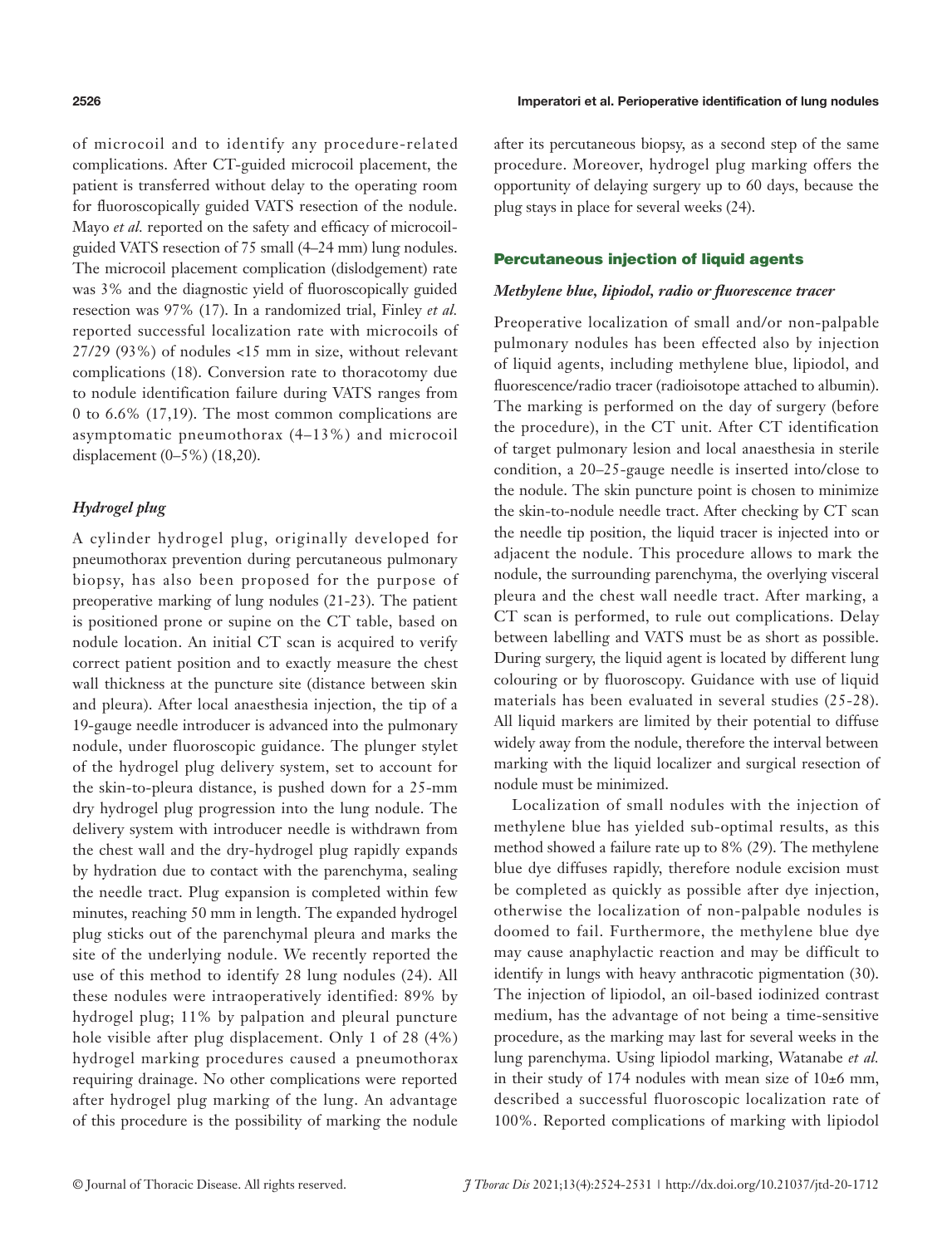were chest pain (11%), hemosputum (6%), pneumothorax (17%), and hemo-pneumothorax (0.6%). Six percent of patients with pneumothorax required drainage (31). Notably, these complications were associated with needle insertion into the lung, not to lipiodol contrast medium. Air embolism during percutaneous needle insertion into the lung is reported to be 0.02% to 0.07% (32,33). Lipiodol itself poses a potential risk of embolism because it is water insoluble.

Injection of radiotracer aggregates (radionuclides) under CT guidance has been used to successfully localize nodules (34). This technique utilizes gamma-emitting radioisotopes (technetium 99, Tc99m) attached to large albumin molecules with CT-guided needle injection. Then, an intraoperative probe detects gamma ray emission translated into digital counts and audio signals. Radiotracer remains stable for 24 hours. Applicability of this procedure is limited by diffusion of the agent in the lung parenchyma if surgery is delayed, and by the need of nuclear medicine equipment and staff in the operating room.

Localization with a fluorescence tracer, indocyanine green (ICG), has also been performed (35). Zhang *et al.*  in a recent study reported a successful localization rate of 94.3% using CT guided percutaneous ICG injection and fluorescence. No adverse effects were seen during the procedures (36). Application of ICG fluorescence can implement the detection of lung nodules, but this method has limitations. Detection of ICG fluorescence requires fluoroscopy equipment, and leakage or insufficient ICG injection may significantly impair the operator ability to localize the nodules.

#### Intraoperative ultrasonography

Ultrasonography (US) techniques have been used for localizing lung nodules since the 1990s. Many authors have suggested that US is a safe and effective method allowing successful intraoperative identification of pulmonary nodules in up to 93% of cases (37-42). US probes for VATS generally are 10 mm in diameter. Ultrasonography of the lung mandates that the lung be completely deflated, to avoid artifact imaging; accordingly, in patients with emphysema the US localization of nodules is more difficult. Moreover, US is highly operator-dependent (38,41). A solid lung nodule appears as a hyperechoic lesion with a hypoechoic shadow in the underlying tissue. GGO nodules are difficult to identify by US, as their density is similar to that of adjacent normal parenchyma. However Kondo *et al.* showed

that experienced clinicians can safely and effectively localize also these non-palpable nodules with intraoperative US (43). The advantages of US are real-time localization of nonpalpable nodules and the absence of injury to the pulmonary parenchyma, that eliminates the risk of pneumothorax and haemoptysis. Furthermore, US provides access to most of the visceral pleural surface. During VATS the visceral pleura, including the surface of complete fissures, can be explored almost completely by US. The US probe can access areas of the lung that are impossible to reach by finger palpation. Moreover US can localize nodules that are challenging for preoperative CT-guided marker placement. Khereba *et al.* reported an additional intraoperative US localization of 43% of nodules that were not identified by palpation or visualization, and an operative time of 74±34 minutes (40).

### Electromagnetic navigation bronchoscopy

Electromagnetic navigational bronchoscopy (ENB) is a technique proposed in recent years for evaluating small, peripheral pulmonary lesions. ENB combines virtual and conventional bronchoscopy, with the purpose of guiding diagnostic and/or dye marking instruments for localization of pulmonary nodules (44,45). The ENB procedure is performed under general anaesthesia, with endo-tracheal tube ventilation. The patient lies supine on the electromagnetic board. The dedicated bronchoscope is introduced into the lumen of the segmental bronchus of interest. The electromagnetic locatable guide is carefully advanced toward the target lesion under navigational pathway with virtual 3D airway based on preoperative CT scan on the ENB console screen. Then the dye/contrast medium is injected close to the lesion. Compared with the conventional percutaneous approach, localization of small lung nodules by ENB was shown to significantly reduce dye diffusion and the occurrence of pneumothorax as the visceral pleura is not violated. The reported ENB diagnostic yield for small, peripheral pulmonary nodules ranges between 59% and 94% (45-47). The safety of ENB-guided dye marking for intraoperative VATS localization of lung nodules has been documented (48,49). ENB-guided dye marking was also shown to be associated with fewer complications in comparison with other percutaneous marking procedures (50). Marino *et al.* reported successful localization in 97% of 70 lung lesions (median size: 8 mm; median distance from pleural surface: 6 mm), and failure rate of 2.9%, markedly lower than that of other percutaneous marking techniques (51).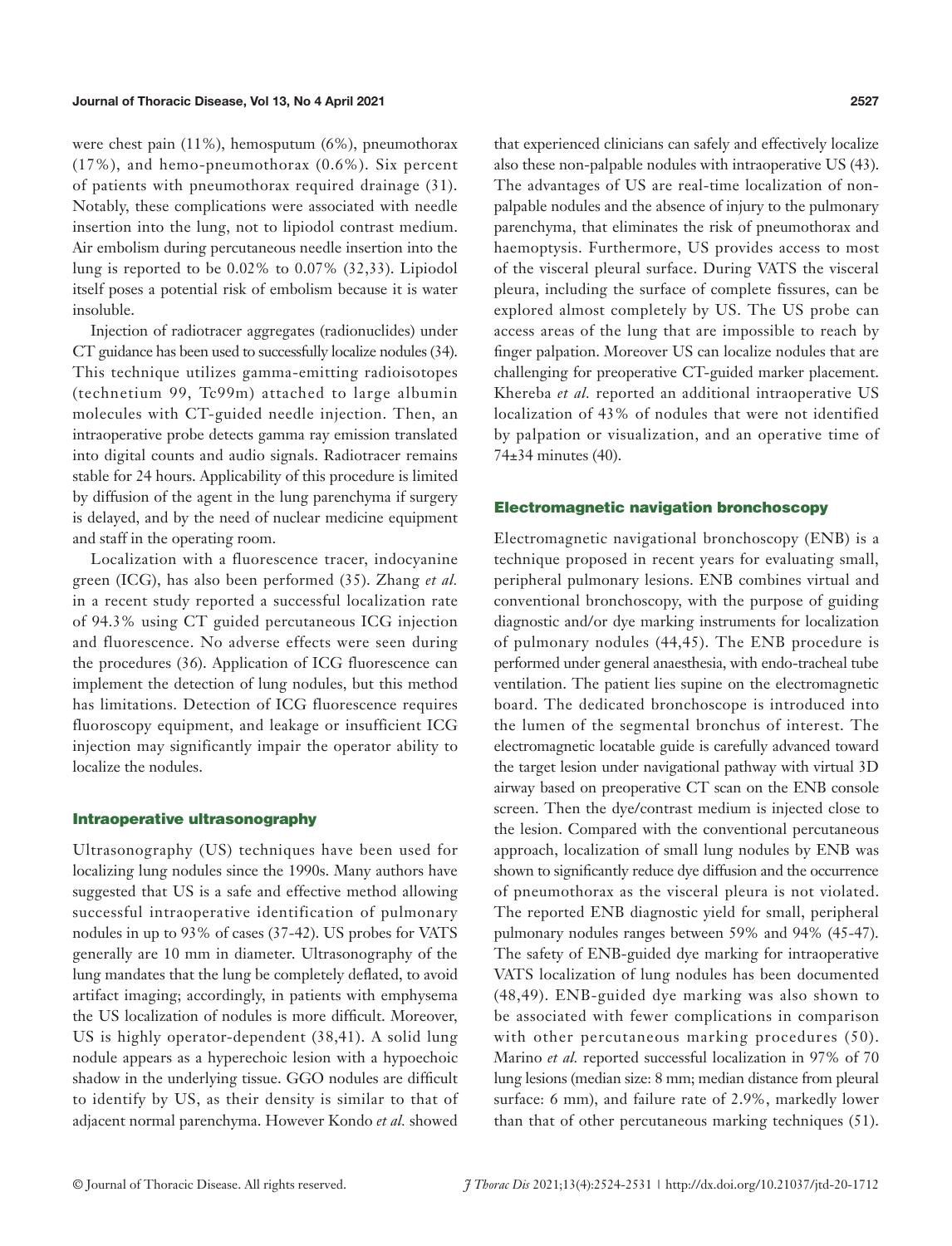Krimsky *et al*. used ENB-guided dye marking of 21 lung nodules with indigo carmine and methylene blue, and obtained successful localization of 81% of the lesions. No ENB-related complications were reported (48).

### Hybrid operating room

Hybrid thoracic surgeries are performed in dedicated operating rooms where CT-guided localization of lesion and surgical excision take place in a single multidisciplinary procedure. The incidence of complications such as pneumothorax, wire dislodgement or dye diffusion correlates with time elapsed between nodule marking and surgery. Thus, intraoperative CT-guided (IOCT) VATS may reduce these complications by minimizing the time interval from localization to excision of non-palpable lung lesions, a step forward compared to the usual methodology that involves patient transportation from the CT suite to the operating room (52).

Hybrid operating rooms seem to be more cost-effective than traditional surgical suites, as imaging and surgical equipment are all in one place rather than in separate rooms. In the hybrid operating room equipped with a surgical table and an imaging system such as C-arm conebeam computed tomography (CBCT) (53), multiple detector CT (MDCT) (54) or mobile O-arm CBCT (55), the patient undergoes lesion localization immediately before the VATS procedure. After induction of general anesthesia, the patient is positioned according to lesion localization. An initial CBCT acquisition for surgical planning is performed. The needle trajectory is identified and CBCT or fluoroscopy is used to confirm appropriate needle positioning. Markers such as hook-wire or coils are then inserted through the needle percutaneously and deployed at the edge of the lesion. Localization of the nodule is confirmed by post-procedural CBCT scan or fluoroscopy. Another device that needs to be considered in the setting of the hybrid operating room is (ENB. Application of ENB for marking peripheral pulmonary lesions with dye in the context of a hybrid procedure is relatively recent. Using a virtual three-dimensional (3D) bronchial map acquired from a preoperative CT scan, ENB allows to utilize the bronchoscope to mark peripheral lung nodules for immediate VATS resection (56).

#### Conclusions

Several techniques are available for preoperative/

intraoperative localization of small, non-palpable lesions, the most difficult ones to identify during VATS wedge resection procedures. Adoption of preoperative localization techniques for management of non-palpable pulmonary nodules allows to reduce operating time and to minimize the rate of conversion to thoracotomy. An ideal method for intraoperative localization of all difficult lung nodules does not exists. As the management of non-palpable nodules should be multidisciplinary, choice of the localization method among those locally available should be made after discussion at the multidisciplinary team meeting.

#### Acknowledgments

*Funding:* None.

#### Footnote

*Provenance and Peer Review:* This article was commissioned by the Guest Editors (Mario Nosotti, Ilaria Righi, and Lorenzo Rosso) for the series "Early Stage Lung Cancer: Sublobar Resections are a Choice?" published in the *Journal of Thoracic Disease*. The article has been sent for external peer review.

*Reporting Checklist:* The authors have completed the Narrative Review reporting checklist. Available at [http://](http://dx.doi.org/10.21037/jtd-20-1712 ) [dx.doi.org/10.21037/jtd-20-1712](http://dx.doi.org/10.21037/jtd-20-1712 ) 

*Conflicts of Interest:* All authors have completed the ICMJE uniform disclosure form (available at [http://dx.doi.](http://dx.doi.org/10.21037/jtd-20-1712) [org/10.21037/jtd-20-1712\)](http://dx.doi.org/10.21037/jtd-20-1712). IR, and LR served as the unpaid Guest Editors of the series. The other authors have no conflicts of interest to declare.

*Ethical Statement:* The authors are accountable for all aspects of the work and we ensure that questions related to the accuracy or integrity of any part of the work are appropriately investigated and resolved.

*Open Access Statement:* This is an Open Access article distributed in accordance with the Creative Commons Attribution-NonCommercial-NoDerivs 4.0 International License (CC BY-NC-ND 4.0), which permits the noncommercial replication and distribution of the article with the strict proviso that no changes or edits are made and the original work is properly cited (including links to both the formal publication through the relevant DOI and the license).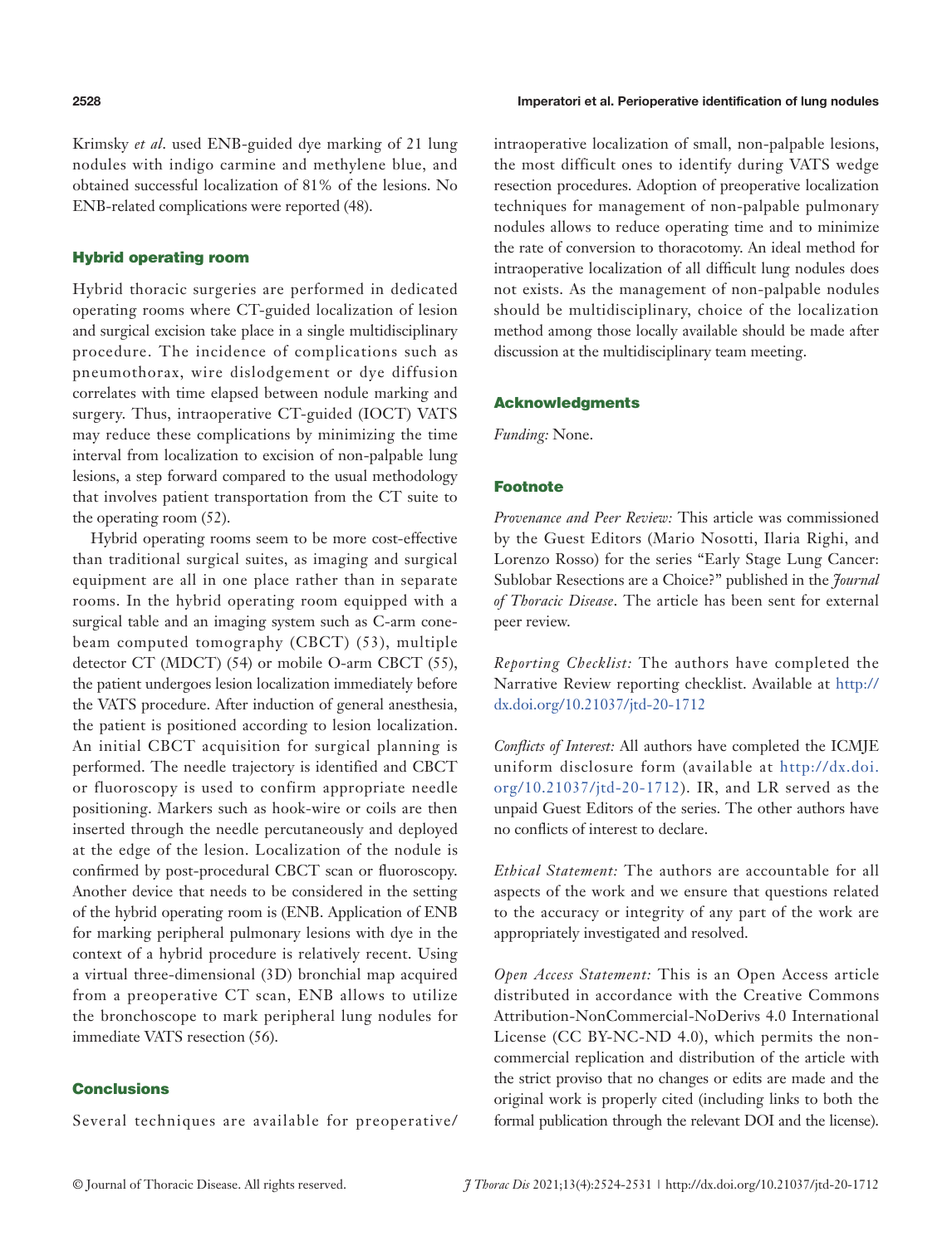See: [https://creativecommons.org/licenses/by-nc-nd/4.0/.](https://creativecommons.org/licenses/by-nc-nd/4.0/)

# **References**

- 1. Detterbeck FC, Mazzone PJ, Naidich DP, et al. Screening for Lung Cancer: Diagnosis and Management of Lung Cancer, 3rd ed: American College of Chest Physicians Evidence-Based Clinical Practice Guidelines. Chest 2013;143:e78S-e92S.
- 2. Gould MK, Donington J, Lynch WR, et al. Evaluation of individuals with pulmonary nodules: when is it lung cancer? Diagnosis and management of lung cancer, 3rd ed: American College of Chest Physicians evidence-based clinical practice guidelines. Chest 2013;143:e93S-e120S.
- 3. Ost D, Fein AM, Feinsilver SH. Clinical practice. The solitary pulmonary nodule. N Engl J Med 2003;348:2535-42.
- 4. Ohno Y, Hatabu H, Takenaka D, et al. CT-guided transthoracic needle aspiration biopsy of small (< or = 20 mm) solitary pulmonary nodules. AJR Am J Roentgenol 2003;180:1665-9.
- 5. Shimizu K, Ikeda N, Tsuboi M, et al. Percutaneous CTguided fine needle aspiration for lung cancer smaller than 2 cm and revealed by ground-glass opacity at CT. Lung Cancer 2006;51:173-9.
- 6. Wagnetz U, Menezes RJ, Boerner S, et al. CT screening for lung cancer: implication of lung biopsy recommendations. AJR Am J Roentgenol 2012;198:351-8.
- 7. Suzuki K, Nagai K, Yoshida J, et al. Video-assisted thoracoscopic surgery for small indeterminate pulmonary nodules: indications for preoperative marking. Chest 1999;115:563-8.
- 8. Snoeckx A, Reyntiens P, Desbuquoit D, et al. Evaluation of the solitary pulmonary nodule: size matters, but do not ignore the power of morphology. Insights Imaging 2018;9:73-86.
- 9. Mack MJ, Gordon MJ, Postma TW, et al. Percutaneous localization of pulmonary nodules for thoracoscopic lung resection. Ann Thorac Surg 1992;53:1123-4.
- 10. Miyoshi K, Toyooka S, Gobara H, et al. Clinical outcomes of short hook wire and suture marking system in thoracoscopic resection for pulmonary nodules. Eur J Cardiothorac Surg 2009;36:378-82.
- 11. Dendo S, Kanazawa S, Ando A, et al. Preoperative Localization of Small Pulmonary Lesions with a Short Hook Wire and Suture System: Experience with 168 Procedures. Radiology 2002;225:511-8.
- 12. Seo JM, Lee HY, Kim HK, et al. Factors determining

successful computed tomography-guided localization of lung nodules. J Thorac Cardiovasc Surg 2012;143:809-14.

- 13. Li C, Liu B, Jia H, et al. Computed tomographyguided hook wire localization facilitates video-assisted thoracoscopic surgery of pulmonary ground-glass nodules. Thorac Cancer 2018;9:1145-50.
- 14. Suzuki K, Shimohira M, Hashizume T, et al. Usefulness of CT-guided hookwire marking before video-assisted thoracoscopic surgery for small pulmonary lesions. J Med Imaging Radiat Oncol 2014;58:657-62.
- 15. Zhao G, Yu X, Chen W, et al. Computed tomographyguided preoperative semi-rigid hook-wire localization of small pulmonary nodules: 74 cases report. J Cardiothorac Surg 2019;14:149.
- 16. Kleedehn M, Kim DH, Lee FT, et al. Preoperative Pulmonary Nodule Localization: A Comparison of Methylene Blue and Hookwire Techniques. AJR Am J Roentgenol 2016;207:1334-9.
- 17. Mayo JR, Clifton JC, Powell TI, et al. Lung Nodules: CT-guided Placement of Microcoils to Direct Videoassisted Thoracoscopic Surgical Resection. Radiology 2009;250:576-85.
- 18. Finley RJ, Mayo JR, Grant K, et al. Preoperative computed tomography–guided microcoil localization of small peripheral pulmonary nodules: A prospective randomized controlled trial. J Thorac Cardiovasc Surg 2015;149:26-31.
- 19. Liu L, Zhang LJ, Chen B et al. Novel CT‐guided coil localization of peripheral pulmonary nodules prior to video‐assisted thoracoscopic surgery: A pilot study. Acta Radiol 2014;55:699-706.
- 20. Hajjar W, Al-Nassar S, Almousa O, et al. Thoracoscopic resection of suspected metastatic pulmonary nodules after microcoil localization technique: a prospective study. J Cardiovasc Surg (Torino) 2017;58:606-12.
- 21. Zaetta JM, Licht MO, Fisher JS, et al. A lung biopsy tract plug for reduction of postbiopsy pneumothorax and other complications:results of a prospective, multicenter, randomized, controlled clinical study. J Vasc Interv Radiol 2010;21:1235.
- 22. Grage RA, Naveed MA, Keogh S, et al. Efficacy of a dehydrated hydrogel plug to reduce complications associated with computed tomography-guided percutaneous transthoracic needle biopsy. J Thorac Imaging 2017;32:57-62.
- 23. Ahrar JU, Gupta S, Ensor JE, et al. Efficacy of a selfexpanding tract sealant device in the reduction of pneumothorax and chest tube placement rates after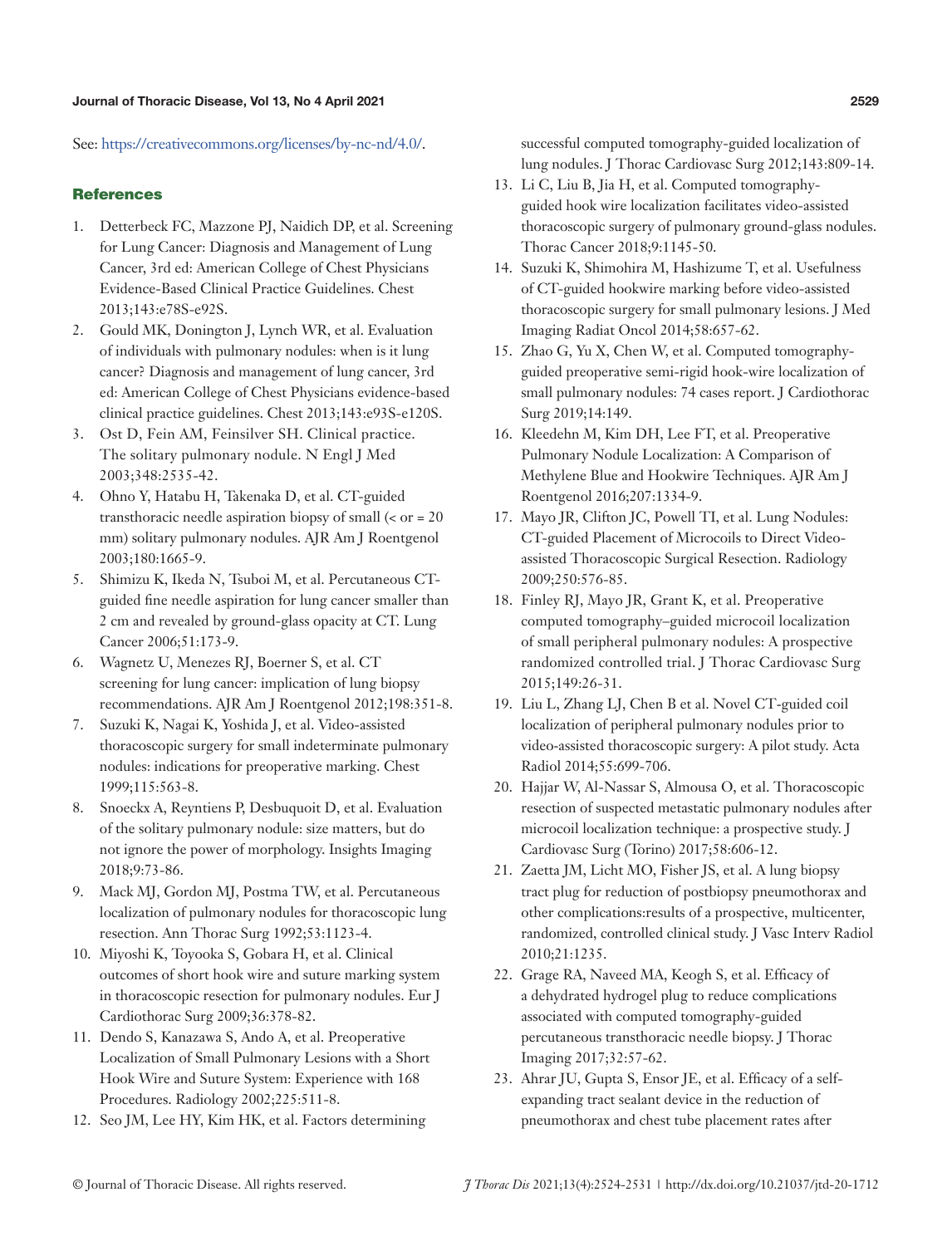#### 2530 Imperatori et al. Perioperative identification of lung nodules

percutaneous lung biopsy: a matched controlled study using propensity score analysis. Cardiovasc Intervent Radiol 2017;40:270-6.

- 24. Imperatori A, Fontana F, Dominioni L, et al. Videoassisted thoracoscopic resection of lung nodules localized with a hydrogel plug. Interact Cardiovasc Thorac Surg 2019;29:137-43.
- 25. Lenglinger FX, Schwarz CD, Artmann W. Localization of pulmonary nodules before thoracoscopic surgery: value of percutaneous staining with methylene blue. AJR Am J Roentgenol 1994;163:297-300.
- 26. Choi BG, Kim HH, Kim BS, et al. Pulmonary nodules: CTguided contrast material localization for thoracoscopic resection. Radiology 1998;208:399-401.
- 27. Chella A, Lucchi M, Ambrogi MC, et al. A pilot study of the role of TC-99 radionuclide in localization of pulmonary nodular lesions for thoracoscopic resection. Eur J Cardiothorac Surg 2000;18:17-21.
- 28. Gonfiotti A, Davini F, Vaggelli L, et al. Thoracoscopic localization techniques for patients with solitary pulmonary nodule: hookwire versus radio-guided surgery. Eur J Cardiothorac Surg 2007;32:843-7.
- 29. Vandoni RE, Cuttat JF, Wicky S, et al. CT-guided methylene-blue labelling before thoracoscopic resection of pulmonary nodules. Eur J Cardiothorac Surg 1998;14:265-70.
- 30. Wu TT, Chang YC, Lee JM, et al. Anaphylactic reaction to patent blue V used in preoperative computed tomography-guided dye localization of small lung nodules. J Formos Med Assoc 2016;115:288-9.
- 31. Watanabe K, Nomori H, Ohtsuka T, et al. Usefulness and complications of computed tomography-guided lipiodol marking for fluoroscopy-assisted thoracoscopic resection of small pulmonary nodules: experience with 174 nodules. J Thorac Cardiovasc Surg 2006;132:320-4.
- 32. Sakiyama S, Kondo K, Matsuoka H, et al. Fatal air embolism during computed tomography-guided pulmonary marking with a hook-type marker. J Thorac Cardiovasc Surg 2003;126:1207-9.
- 33. Bertolaccini L, Salgarello M, Gorgoni G, et al. Radioguided video-assisted resection of non-palpable solitary pulmonary nodule/ground glass opacity: how to do it. J Vis Surg 2015;1:9.
- 34. Grogan EL, Jones DR, Kozower BD, et al. Identification of small lung nodules: technique of radiotracer-guided thoracoscopic biopsy. Ann Thorac Surg 2008;85:S772-7.
- 35. Nagai K, Kuriyama K, Inoue A, et al. Computed tomography-guided preoperative localization of small

lung nodules with indocyanine green. Acta Radiol 2018;59:830-5.

- 36. Zhang C, Lin H, Fu R, et al. Application of indocyanine green fluorescence for precision sublobar resection. Thorac Cancer 2019;10:624-30.
- 37. Wada H, Anayama T, Hirohashi K, et al. Thoracoscopic ultrasonography for localization of subcentimetre lung nodules. Eur J Cardiothorac Surg 2016;49:690-7.
- 38. Piolanti M, Coppola F, Papa S, et al. Ultrasonographic localization of occult pulmonary nodules during videoassisted thoracic surgery. Eur Radiol 2003;13:2358-64.
- 39. Friedel G, Hurtgen M, Toomes H. Intraoperative thoracic sonography. Thorac Cardiovasc Surg 1998;46:147-51.
- 40. Khereba M, Ferraro P, Duranceau A, et al. Thoracoscopic localization of intraparenchymal pulmonary nodules using direct intracavitary thoracoscopic ultrasonography prevents conversion of VATS procedures to thoracotomy in selected patients. J Thorac Cardiovasc Surg 2012;144:1160-5.
- 41. Mattioli S, D'Ovidio F, Daddi N, et al. Transthoracic endosonography for the intraoperative localization of lung nodules. Ann Thorac Surg 2005;79:443-9.
- 42. Sortini D, Feo CV, Carcoforo P, et al. Thoracoscopic localization techniques for patients with solitary pulmonary nodule and history of malignancy. Ann Thorac Surg 2005;79:258-62.
- 43. Kondo R, Yoshida K, Hamanaka K, et al. Intraoperative ultrasonographic localization of pulmonary ground-glass opacities. J Thorac Cardiovasc Surg 2009;138:837-42.
- 44. Weiser TS, Hyman K, Yun J, et al. Electromagnetic navigational bronchoscopy: a surgeon's perspective. Ann Thorac Surg 2008;85:S797-801.
- 45. Eberhardt R, Anantham, D, Herth, F, et al. Electromagnetic navigation diagnostic bronchoscopy in peripheral lung lesions. Chest 2007;131:1800-5.
- 46. Seijo LM, de Torres JP, Lozano MD, et al. Diagnostic yield of electromagnetic navigation bronchoscopy is highly dependent on the presence of a Bronchus sign on CT imaging: results from a prospective study. Chest 2010;138:1316-21.
- 47. Loo FL, Halligan AM, Port JL, et al. The emerging technique of electromagnetic navigation bronchoscopyguided fine-needle aspiration of peripheral lung lesions: promising results in 50 lesions. Cancer Cytopathol 2014;122:191-9.
- 48. Krimsky WS, Minnich DJ, Cattaneo SM, et al. Thoracoscopic detection of occult indeterminate pulmonary nodules using bronchoscopic pleural dye marking. J Community Hosp Intern Med Perspect 2014;4.